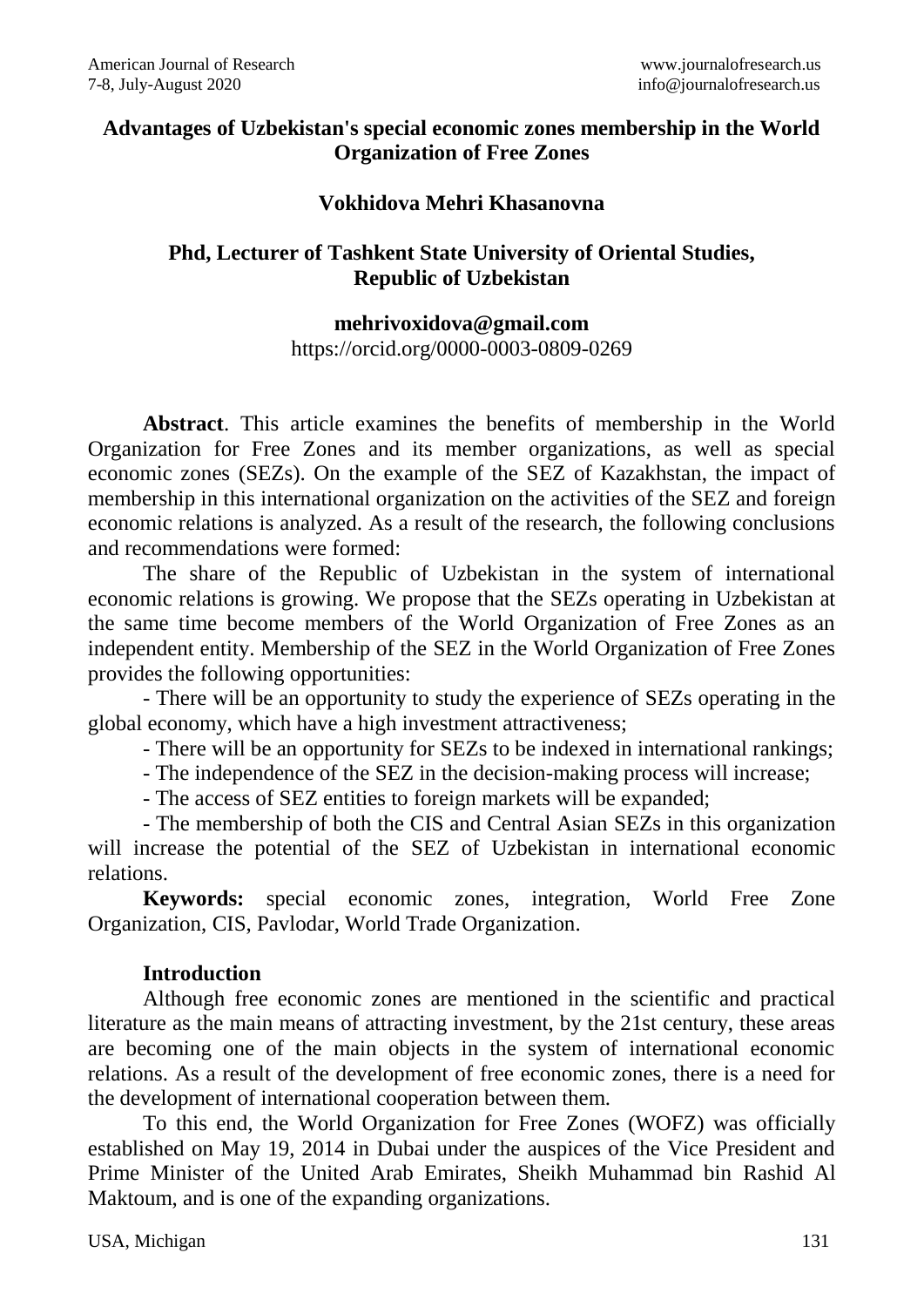In November 2014, the WOFZ Monitoring Center was opened and a research department was established to produce an atlas covering about 3,500 free economic zones around the world. Registered in Geneva and headquartered in Dubai, the WTO is the first organization to unite free economic zones, aiming for exchange of views, best practices and knowledge, stability and successful implementation of the free economic zone model.

The cooperation of WOFZ with UNIDO is mainly focused on the following areas:

• Exchange of knowledge on best practices in international trade, industrial development, free economic zones and management of free zones with developing countries, countries with economies in transition and free economic zones;

• Facilitate the exchange of network and experience, knowledge through research, data exchange and networking activities;

• Providing technical assistance, guidance and training programs on international trade, industrial development and free economic zones to operators and users of developing countries, countries with economies in transition and free economic zones;

• conducting research and analysis on international trade, industrial development and free economic zones;

• Encouraging domestic investment to attract foreign direct investment;

• Increasing the contribution of free economic zones to inclusive and sustainable industrial development.

By 2020, most of the free economic zones of developing and transition economies will strive to become members of this organization. The main goal is to increase the international rating of the free economic zone, as well as increase its investment attractiveness.

Among the free economic zones of the CIS countries are those that are members of this organization and are internationally recognized. However, there are no free and special economic zones operating in Uzbekistan.

The purpose of this study is to consider the possibility of membership of free and special economic zones of Uzbekistan in the International Organization of Free Zones.

# **Research methodology**

Statistical methods have been widely used throughout scientific research. In particular, the grouping method was used in the geographical study of the SEZs operating in the world economy, in the study of the membership of the SEZs of the CIS countries in the WOFZ.

The method of analysis and synthesis was also widely used in the study of the level of study of the research topic.

# **Level of study of the topic**

The weight of research devoted to its activities is low because the organization has not been active for a long time.

The United Nations Industrial Development Organization (UNIDO) has published a legal document detailing the goals and objectives of this organization [2].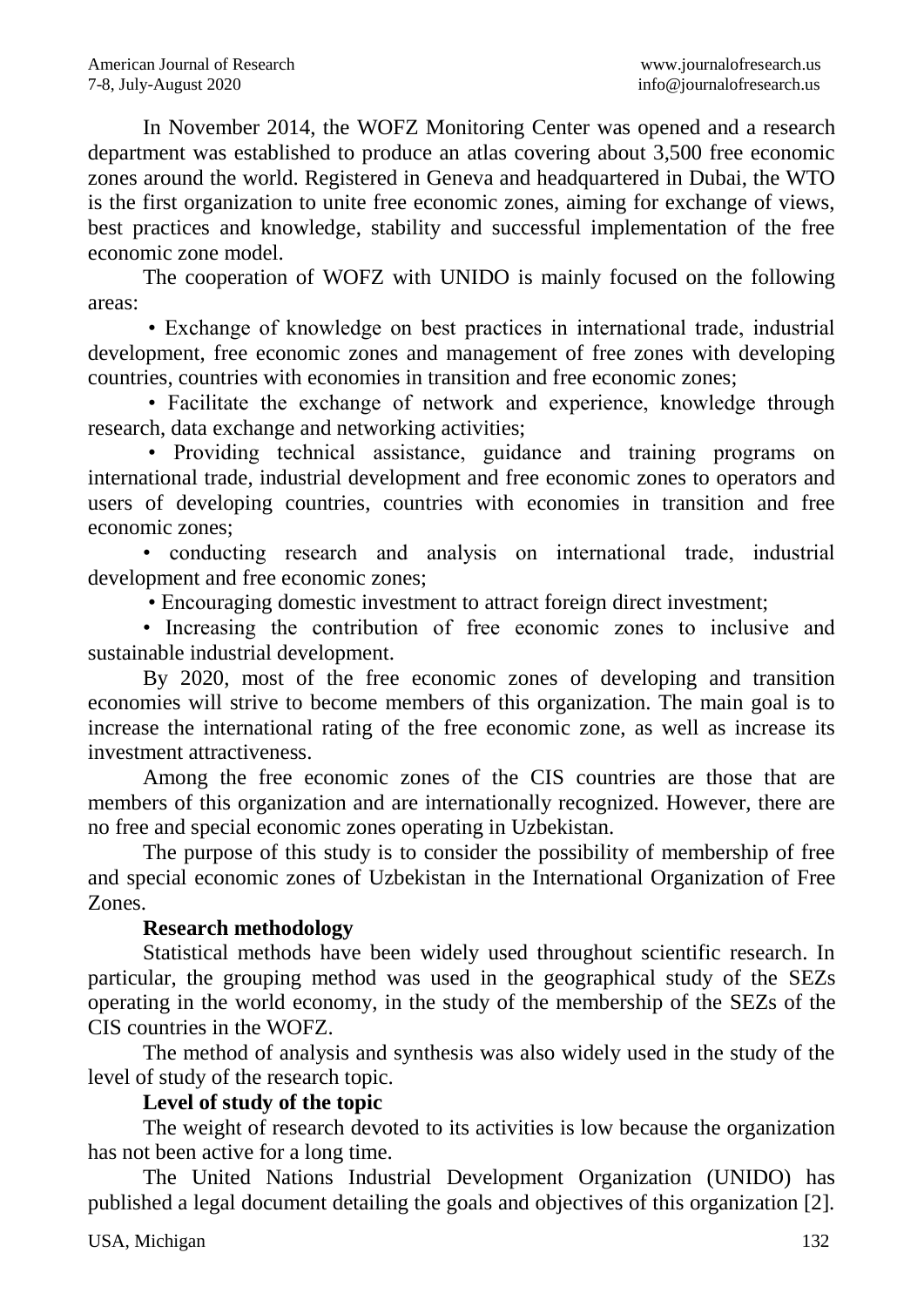According to him, the main direction of cooperation between the two organizations is to conduct research and practical activities aimed at the exchange of knowledge and experience between the two organizations.

Research by the Kiel Institute for World Economy states that 1,100 participants from more than 70 countries participated in the conference and exhibition organized by this organization in 2018. It is this information that indicates the prestige of the organization and the realization of the goal of uniting the world's free economic zones [3].

It should be noted that scientific and practical materials, which were sharply criticized by international organizations and experts, were not found during the research.

#### **Analysis and results**

By the 20th year of the 21st century, there are 2,198 free economic zones operating in the world economy. Of these, 700 are in West Asia, 272 are in East Asia, 263 are in North America, and 179 are in South America. No matter where we look in the world, whether it is a developed country or a developing country, we see free economic zones. The purposes for which these SEZs are organized by states also vary. For example, the development of innovation and research activities in developed countries, increasing the country's share in international trade, the development of industry in developing countries, increasing the investment attractiveness of the region, the creation of new jobs are the main goals.

|    | <b>LADIC 1. NUMBER OF LICE ZONES DY LEGIONS [4]</b> |                      |  |  |
|----|-----------------------------------------------------|----------------------|--|--|
|    | Region                                              | Number of free zones |  |  |
|    | North Africa                                        | 30                   |  |  |
| 2  | Caribbean                                           | 94                   |  |  |
| 3  | North America                                       | 263                  |  |  |
| 4  | Central America                                     | 150                  |  |  |
| 5  | South America                                       | 179                  |  |  |
| 6  | Middle East                                         | 160                  |  |  |
| 7  | Eastern Europe                                      | 35                   |  |  |
| 8  | <b>Central Europe</b>                               | 105                  |  |  |
| 9  | Western Europe                                      | 58                   |  |  |
| 10 | East Asia                                           | 272                  |  |  |
| 11 | Pacific Ocean                                       | 2                    |  |  |
| 12 | West Asia                                           | 700                  |  |  |
| 13 | Sub-Saharan Africa                                  | 150                  |  |  |
|    | Total:                                              | 2198                 |  |  |

| Table 1. Number of free zones by regions [4] |
|----------------------------------------------|
|----------------------------------------------|

As stated in the goals of the WOFZ, the main members of the organization are free economic zones located in developing countries, as the main goal of the organization is to contribute to the development of free economic zones in developing and transition economies, to exchange experiences between them.

In the practical materials published as a result of the organization's activities and research in 2019, free economic zones located in countries such as Poland,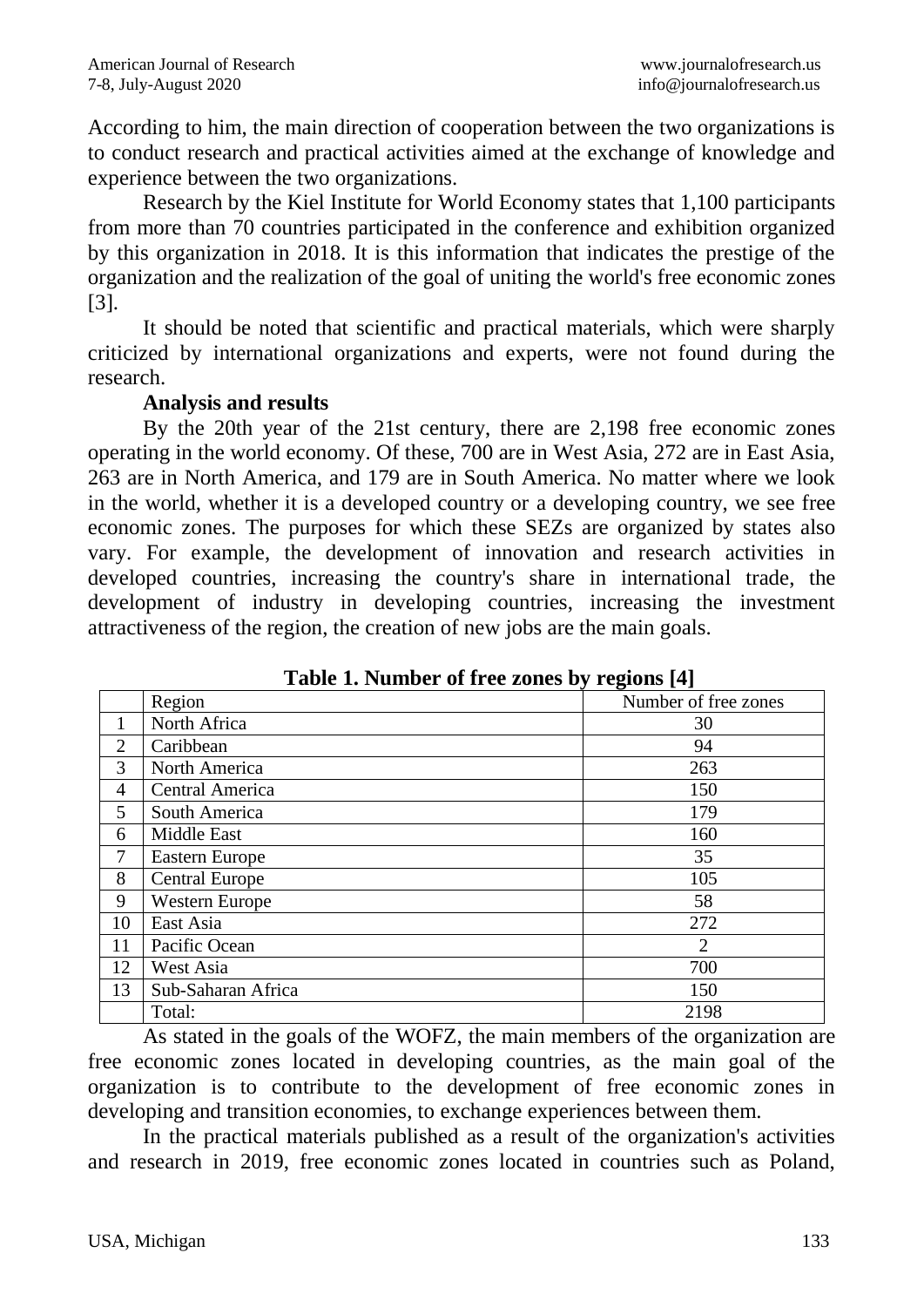Philippines, Colombia, Morocco, UAE, Panama, Poland, India, Djibouti are listed as the most exemplary zones of 2019.

|    | Free zone name                         | Location country |
|----|----------------------------------------|------------------|
|    | Katowice Special Economic Zone         | Poland           |
| 2. | Subic Bay Freeport Zone                | Philippines      |
| 3. | Zona Franca de Bogotá                  | Columbia         |
| 4. | <b>Tanger Med Zones</b>                | Morocco          |
| 5. | Jebel Ali Free Zone                    | <b>BAA</b>       |
| 6. | Panamá Pacífico                        | Panama           |
| 7  | Łódź Special Economic Zone             | Poland           |
| 8. | Mundra Special Economic Zone           | India            |
| 9. | Djibouti International Free Trade Zone | Djibouti         |
|    |                                        |                  |

**Table 2. The most exemplary free zones in 2019 [4]**

It should be noted that membership in the organization is not difficult. It is enough to pay \$ 500 to become an eligible member and \$ 1,000 to become an association member. Even the recommendation of the government is not required for free economic zones to become members of the organization.

Due to the simplicity of the terms of membership, the transparency of the organization, free economic zones and non-governmental organizations operating in the CIS countries are also associate members of this organization.

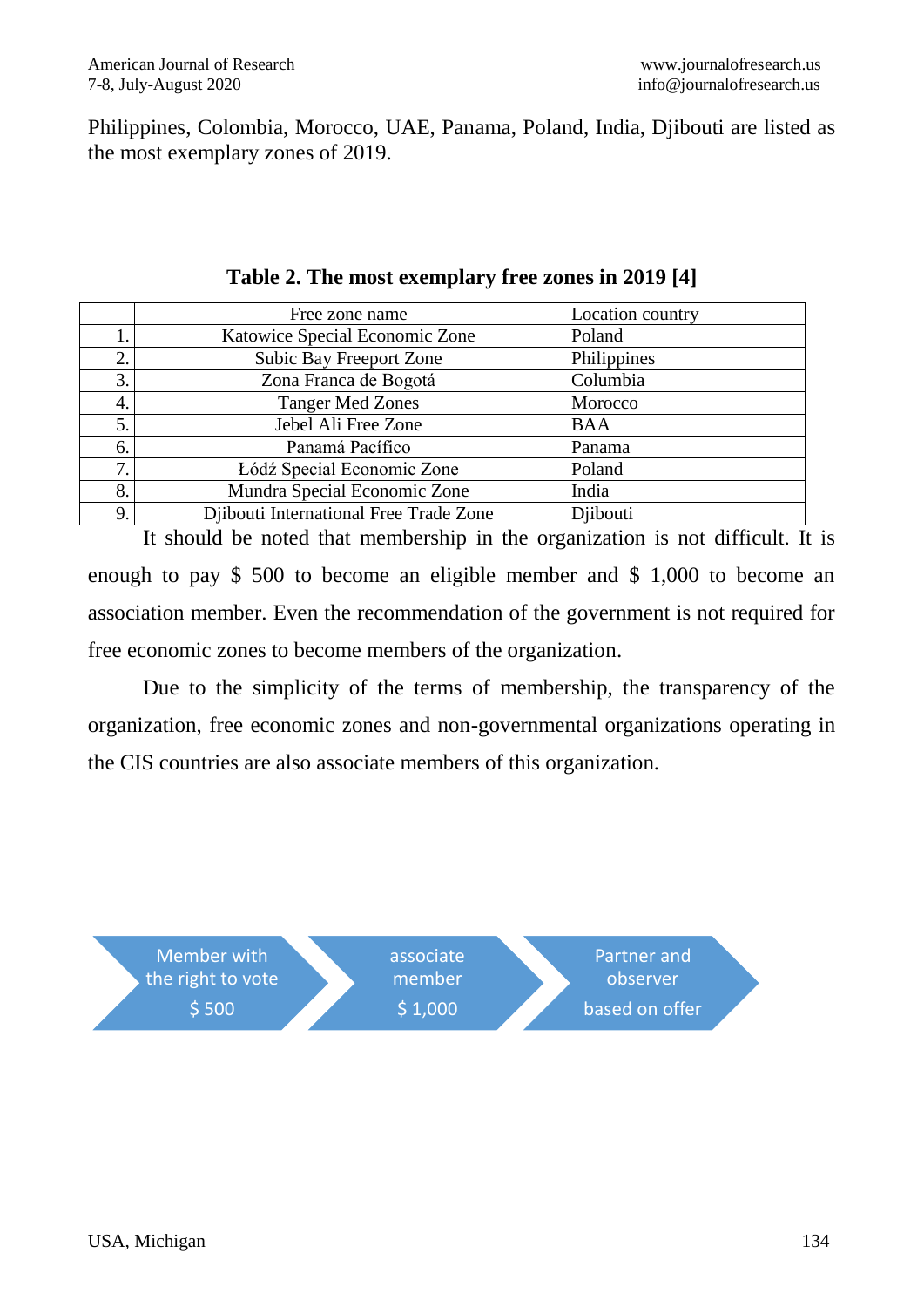Among them are the Russian Development Corporation of the Republic of Bashkortostan, JSC SIZ, Moscow Technopolis, Kazakhstan's Astana-Technopolis, Ontustik SEZ, Pavlodar SEZ, Aktau seaports.

|    | Name of organization or SEZ                | Country                   |
|----|--------------------------------------------|---------------------------|
| 1. | Astana-technopolis                         | Kazakhstan                |
| 2. | Baku airport is a free trade zone          | Azerbaijan                |
| 3. | Hungary-CIS business club                  |                           |
| 4. | Development Corporation of the Republic of | <b>Russian Federation</b> |
|    | <b>Bashkortostan</b>                       |                           |
| 5. | Ministry of Economy of Belarus             | <b>Belarus</b>            |
| 6. | Pavlador SEZ                               | Kazakhstan                |
| 7. | <b>JSK SEZ</b>                             | <b>Russian Federation</b> |
| 8. | Ontustic SEZ                               | Kazakhstan                |
| 9. | Aktau seaport                              | Kazakhstan                |
|    | 10 Moscow technopolis                      | <b>Russian Federation</b> |

**Table 3. Members among the CIS countries [4]**

One of them is the Pavlodar special economic zone. Described as an investment gem of Kazakhstan, the region is close to major markets such as Russia and China, has one-third of Kazakhstan's coal reserves, and is one of the regions with its own development experience as an industrial zone with more than 1,000 enterprises. The region was recognized by the OSCE in 2019 as its official representative in Central Asia. Such official regional offices of the organization are located in the EECs of countries such as Spain, China, Jordan, Morocco, Argentina, India, Serbia and Nigeria.

|                       | Pavlador | In country                                                  |
|-----------------------|----------|-------------------------------------------------------------|
| <b>VAT</b>            | 0%       | 12 %                                                        |
| Property tax          | 0%       | 1,5 %                                                       |
| Land tax              | 0%       | 4 tenge $/m2$                                               |
| <b>Customs</b> duties | 0%       | In accordance with<br>the Eurasian<br>Economic<br>Community |

**Table 4. Privileges in Pavlador SEZ [5]**

Zero rate of VAT, property and land taxes is applied in Pavlodar SEZ. The rate of customs duties is also zero.

According to the data of 2020 [5], the annual production volume of the SEZ is 120.2 billion tenge, and the region produces more than 30 finished and semi-finished products. These include the production of caustic soda, automotive discs, agrochemicals, aluminum profiles and foil, coke for non-ferrous metals, and projects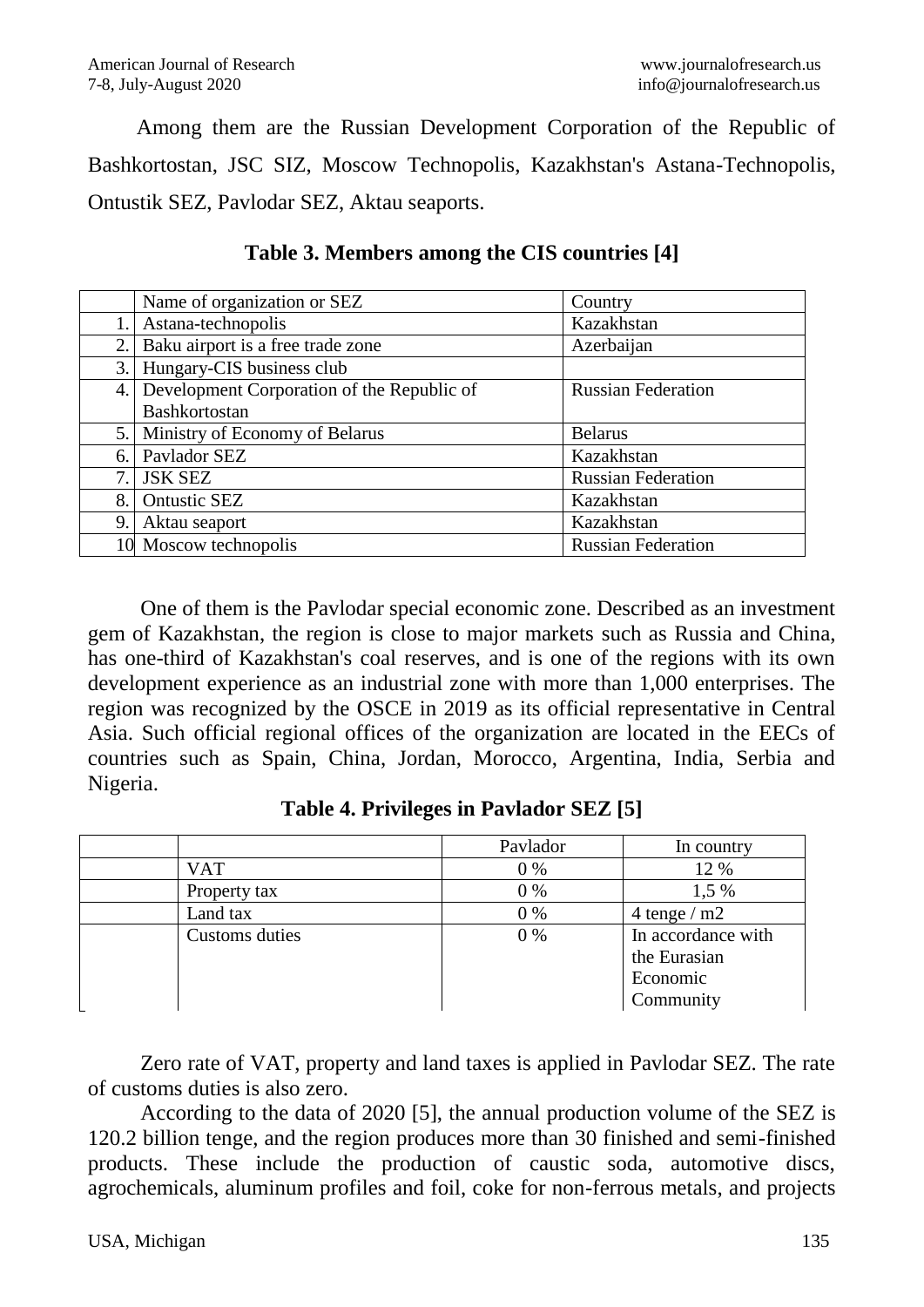in the production of agricultural machinery and tractors, boilers, electric motors, agrochemicals.

| Production capacity   | Export                 | Socio-economic benefits     |
|-----------------------|------------------------|-----------------------------|
| 120.2 billion tenge   | 62.4 billion tenge     | $1545$ jobs                 |
| More than 30 products | More than 15 countries | Tax revenues of 6.3 billion |
|                       |                        | tenge                       |

**Table 5. The main indicators of Pavlodar [7]**

The region's exports amount to 62.4 billion tenge, and its products are exported to more than 15 countries.

It should be noted that membership in the organization does not require membership in the WTO. Despite the fact that Kazakhstan is a member of the WTO, the country's membership in the WTO did not play a significant role in Pavlador's membership in the WTO.

#### **Conclusions and suggestions**

As mentioned above, none of the 22 [8, 9] SEZs operating in Uzbekistan is a member of this organization. There are several reasons for this:

- Theoretical and methodological bases of free economic zones in the country are not widely studied;

- The attractiveness of free economic zones is determined by the convenience of their legal and economic system;

- The fact that the SEZs established in Uzbekistan are organized autonomously and the international cooperation of the SEZs is not legally regulated.

The share of the Republic of Uzbekistan in the system of international economic relations is growing. We propose that the SEZs operating in Uzbekistan at the same time become members of the World Organization of Free Zones as an independent entity. Membership of the SEZ in the World Organization of Free Zones provides the following opportunities:

- There will be an opportunity to study the experience of SEZs operating in the global economy, which have a high investment attractiveness;

- There will be an opportunity for SEZs to be indexed in international rankings;

- The independence of the SEZ in the decision-making process will increase;

- The access of SEZ entities to foreign markets will be expanded;

- The membership of both the CIS and Central Asian SEZs in this organization will increase the potential of the SEZ of Uzbekistan in international economic relations.